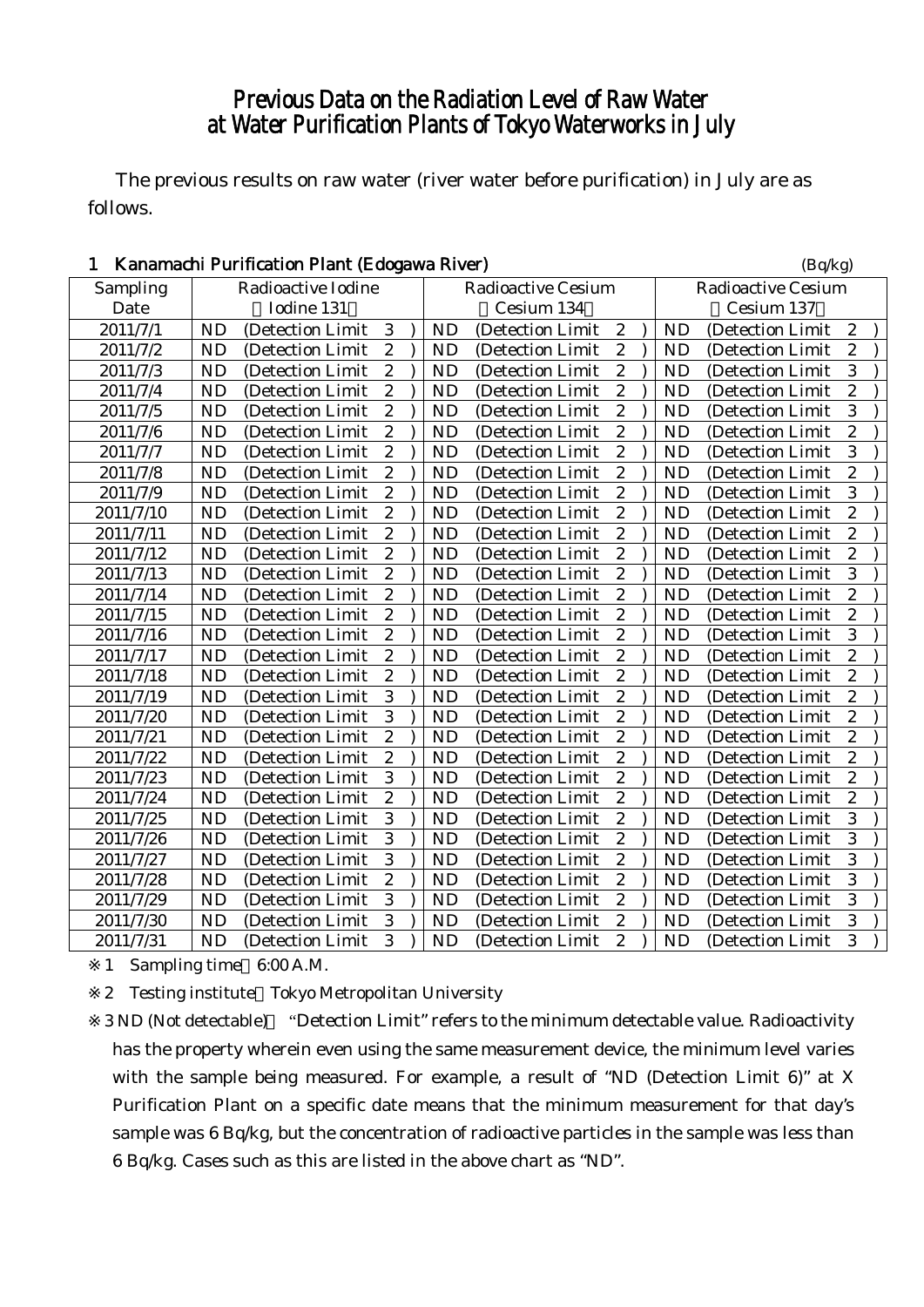| Asaka Purification Plant (Arakawa River)<br>$\overline{2}$ |                    |                   |                  |  |           |                           |                  |                           |           | (Bq/kg)           |                  |
|------------------------------------------------------------|--------------------|-------------------|------------------|--|-----------|---------------------------|------------------|---------------------------|-----------|-------------------|------------------|
| Sampling                                                   | Radioactive Iodine |                   |                  |  |           | <b>Radioactive Cesium</b> |                  | <b>Radioactive Cesium</b> |           |                   |                  |
| Date                                                       |                    | Iodine 131        |                  |  |           | Cesium 134                |                  |                           |           | Cesium 137        |                  |
| 2011/7/1                                                   | <b>ND</b>          | (Detection Limit  | 3                |  | <b>ND</b> | (Detection Limit          | $\boldsymbol{2}$ |                           | <b>ND</b> | (Detection Limit  | $\boldsymbol{2}$ |
| 2011/7/2                                                   | <b>ND</b>          | (Detection Limit  | $\boldsymbol{2}$ |  | <b>ND</b> | (Detection Limit          | $\boldsymbol{2}$ |                           | <b>ND</b> | (Detection Limit  | 3                |
| 2011/7/3                                                   | <b>ND</b>          | (Detection Limit  | 3                |  | <b>ND</b> | (Detection Limit          | $\overline{c}$   |                           | <b>ND</b> | (Detection Limit  | $\overline{c}$   |
| 2011/7/4                                                   | <b>ND</b>          | (Detection Limit  | $\boldsymbol{2}$ |  | <b>ND</b> | (Detection Limit          | $\boldsymbol{2}$ |                           | <b>ND</b> | (Detection Limit  | $\boldsymbol{2}$ |
| 2011/7/5                                                   | <b>ND</b>          | (Detection Limit  | $\overline{c}$   |  | <b>ND</b> | (Detection Limit          | $\boldsymbol{2}$ |                           | <b>ND</b> | (Detection Limit  | $\overline{c}$   |
| 2011/7/6                                                   | <b>ND</b>          | (Detection Limit) | $\overline{2}$   |  | ND        | (Detection Limit)         | $\overline{c}$   |                           | <b>ND</b> | (Detection Limit) | $\overline{c}$   |
| 2011/7/7                                                   | <b>ND</b>          | (Detection Limit  | $\overline{c}$   |  | <b>ND</b> | (Detection Limit          | $\boldsymbol{2}$ |                           | <b>ND</b> | (Detection Limit) | $\boldsymbol{2}$ |
| 2011/7/8                                                   | <b>ND</b>          | (Detection Limit  | $\overline{c}$   |  | <b>ND</b> | (Detection Limit          | $\overline{c}$   |                           | <b>ND</b> | (Detection Limit  | $\overline{c}$   |
| 2011/7/9                                                   | <b>ND</b>          | (Detection Limit  | $\boldsymbol{2}$ |  | <b>ND</b> | (Detection Limit          | $\boldsymbol{2}$ |                           | <b>ND</b> | (Detection Limit  | $\boldsymbol{2}$ |
| 2011/7/10                                                  | <b>ND</b>          | (Detection Limit  | $\overline{c}$   |  | <b>ND</b> | (Detection Limit          | $\overline{c}$   |                           | <b>ND</b> | (Detection Limit  | $\overline{c}$   |
| 2011/7/11                                                  | <b>ND</b>          | (Detection Limit  | $\overline{c}$   |  | <b>ND</b> | (Detection Limit          | $\overline{c}$   |                           | <b>ND</b> | (Detection Limit  | $\overline{c}$   |
| 2011/7/12                                                  | <b>ND</b>          | (Detection Limit  | $\overline{c}$   |  | <b>ND</b> | (Detection Limit          | $\boldsymbol{2}$ |                           | <b>ND</b> | (Detection Limit  | $\overline{c}$   |
| 2011/7/13                                                  | <b>ND</b>          | (Detection Limit) | $\overline{c}$   |  | <b>ND</b> | (Detection Limit          | $\overline{c}$   |                           | <b>ND</b> | (Detection Limit) | $\overline{c}$   |
| 2011/7/14                                                  | <b>ND</b>          | (Detection Limit  | $\boldsymbol{2}$ |  | <b>ND</b> | (Detection Limit          | $\boldsymbol{2}$ |                           | <b>ND</b> | (Detection Limit  | $\boldsymbol{2}$ |
| 2011/7/15                                                  | <b>ND</b>          | (Detection Limit  | $\overline{c}$   |  | <b>ND</b> | (Detection Limit          | $\overline{c}$   |                           | <b>ND</b> | (Detection Limit  | $\overline{c}$   |
| 2011/7/16                                                  | <b>ND</b>          | (Detection Limit  | 3                |  | <b>ND</b> | (Detection Limit          | $\boldsymbol{2}$ |                           | <b>ND</b> | (Detection Limit  | $\overline{c}$   |
| 2011/7/17                                                  | <b>ND</b>          | (Detection Limit  | $\overline{c}$   |  | <b>ND</b> | (Detection Limit          | $\boldsymbol{2}$ |                           | <b>ND</b> | (Detection Limit  | $\overline{c}$   |
| 2011/7/18                                                  | <b>ND</b>          | (Detection Limit  | 3                |  | <b>ND</b> | (Detection Limit          | $\boldsymbol{2}$ |                           | <b>ND</b> | (Detection Limit  | $\overline{c}$   |
| 2011/7/19                                                  | <b>ND</b>          | (Detection Limit  | $\overline{c}$   |  | <b>ND</b> | (Detection Limit          | $\overline{c}$   |                           | <b>ND</b> | (Detection Limit  | $\overline{c}$   |
| 2011/7/20                                                  | <b>ND</b>          | (Detection Limit  | $\boldsymbol{2}$ |  | <b>ND</b> | (Detection Limit          | $\overline{c}$   |                           | <b>ND</b> | (Detection Limit  | 3                |
| 2011/7/21                                                  | <b>ND</b>          | (Detection Limit) | $\overline{c}$   |  | <b>ND</b> | (Detection Limit          | $\overline{c}$   |                           | <b>ND</b> | (Detection Limit  | 3                |
| 2011/7/22                                                  | <b>ND</b>          | (Detection Limit  | $\overline{c}$   |  | <b>ND</b> | (Detection Limit          | $\boldsymbol{2}$ |                           | <b>ND</b> | (Detection Limit  | $\overline{c}$   |
| 2011/7/23                                                  | <b>ND</b>          | (Detection Limit) | 3                |  | <b>ND</b> | (Detection Limit          | $\boldsymbol{2}$ |                           | <b>ND</b> | (Detection Limit  | $\overline{c}$   |
| 2011/7/24                                                  | <b>ND</b>          | (Detection Limit  | 3                |  | <b>ND</b> | (Detection Limit          | $\boldsymbol{2}$ |                           | <b>ND</b> | (Detection Limit  | $\overline{c}$   |
| 2011/7/25                                                  | <b>ND</b>          | (Detection Limit  | 3                |  | <b>ND</b> | (Detection Limit          | $\boldsymbol{2}$ |                           | <b>ND</b> | (Detection Limit  | $\boldsymbol{2}$ |
| 2011/7/26                                                  | <b>ND</b>          | (Detection Limit  | 3                |  | <b>ND</b> | (Detection Limit          | $\overline{c}$   |                           | <b>ND</b> | (Detection Limit  | 3                |
| 2011/7/27                                                  | <b>ND</b>          | (Detection Limit  | 3                |  | <b>ND</b> | (Detection Limit          | $\boldsymbol{2}$ |                           | <b>ND</b> | (Detection Limit  | $\overline{3}$   |
| 2011/7/28                                                  | <b>ND</b>          | (Detection Limit  | $\overline{c}$   |  | <b>ND</b> | (Detection Limit          | 3                |                           | <b>ND</b> | (Detection Limit  | $\overline{c}$   |
| 2011/7/29                                                  | <b>ND</b>          | (Detection Limit  | $\boldsymbol{2}$ |  | <b>ND</b> | (Detection Limit          | $\overline{c}$   |                           | <b>ND</b> | (Detection Limit  | 3                |
| 2011/7/30                                                  | <b>ND</b>          | (Detection Limit) | $\boldsymbol{2}$ |  | <b>ND</b> | (Detection Limit          | $\boldsymbol{2}$ |                           | <b>ND</b> | (Detection Limit  | $\sqrt{3}$       |
| 2011/7/31                                                  | <b>ND</b>          | (Detection Limit  | 3                |  | <b>ND</b> | (Detection Limit          | $\overline{c}$   |                           | <b>ND</b> | (Detection Limit) | 3                |

1 Sampling time 6:00 A.M.

2 Testing institute Tokyo Metropolitan University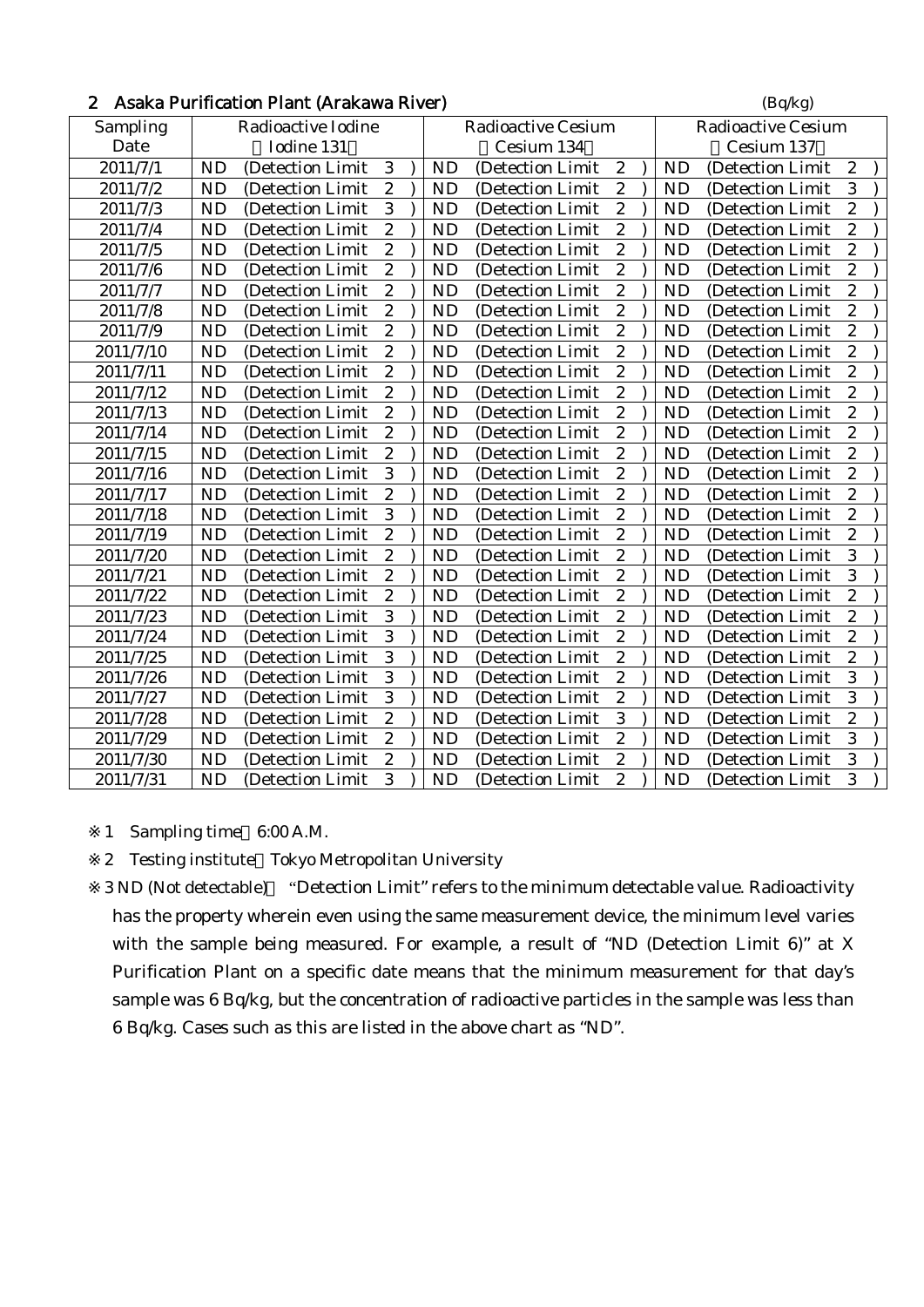| J.<br>Ozaku Purification Piant (Tamagawa River) |           |                    |                  |                           |           |                           |                         |  |           | (Bq/Kg)           |                  |
|-------------------------------------------------|-----------|--------------------|------------------|---------------------------|-----------|---------------------------|-------------------------|--|-----------|-------------------|------------------|
| Sampling                                        |           | Radioactive Iodine |                  | <b>Radioactive Cesium</b> |           | <b>Radioactive Cesium</b> |                         |  |           |                   |                  |
| Date                                            |           | Iodine 131         |                  |                           |           | Cesium 134                |                         |  |           | Cesium 137        |                  |
| 2011/7/1                                        | <b>ND</b> | (Detection Limit   | $\boldsymbol{2}$ |                           | <b>ND</b> | (Detection Limit          | $\boldsymbol{2}$        |  | <b>ND</b> | (Detection Limit  | $\boldsymbol{2}$ |
| 2011/7/2                                        | <b>ND</b> | (Detection Limit   | $\boldsymbol{2}$ |                           | <b>ND</b> | (Detection Limit          | $\boldsymbol{2}$        |  | <b>ND</b> | (Detection Limit  | $\boldsymbol{2}$ |
| 2011/7/3                                        | <b>ND</b> | (Detection Limit   | 3                |                           | <b>ND</b> | (Detection Limit          | $\boldsymbol{2}$        |  | <b>ND</b> | (Detection Limit  | $\boldsymbol{2}$ |
| 2011/7/4                                        | <b>ND</b> | (Detection Limit   | $\overline{c}$   |                           | <b>ND</b> | (Detection Limit          | $\boldsymbol{2}$        |  | <b>ND</b> | (Detection Limit  | $\overline{c}$   |
| 2011/7/5                                        | <b>ND</b> | (Detection Limit   | $\overline{c}$   |                           | <b>ND</b> | (Detection Limit          | $\boldsymbol{2}$        |  | <b>ND</b> | (Detection Limit  | $\boldsymbol{2}$ |
| 2011/7/6                                        | <b>ND</b> | (Detection Limit)  | $\overline{c}$   |                           | <b>ND</b> | (Detection Limit)         | $\boldsymbol{2}$        |  | <b>ND</b> | (Detection Limit) | $\overline{c}$   |
| 2011/7/7                                        | <b>ND</b> | (Detection Limit   | $\boldsymbol{2}$ |                           | <b>ND</b> | (Detection Limit          | $\boldsymbol{2}$        |  | <b>ND</b> | (Detection Limit  | $\boldsymbol{2}$ |
| 2011/7/8                                        | <b>ND</b> | (Detection Limit   | $\overline{c}$   |                           | <b>ND</b> | (Detection Limit          | $\overline{c}$          |  | <b>ND</b> | (Detection Limit  | $\overline{c}$   |
| 2011/7/9                                        | <b>ND</b> | (Detection Limit   | $\overline{c}$   |                           | <b>ND</b> | (Detection Limit          | $\overline{c}$          |  | <b>ND</b> | (Detection Limit  | $\overline{c}$   |
| 2011/7/10                                       | <b>ND</b> | (Detection Limit   | $\overline{c}$   |                           | <b>ND</b> | (Detection Limit          | $\boldsymbol{2}$        |  | <b>ND</b> | (Detection Limit  | $\overline{c}$   |
| 2011/7/11                                       | <b>ND</b> | (Detection Limit   | 3                |                           | <b>ND</b> | (Detection Limit          | $\boldsymbol{2}$        |  | <b>ND</b> | (Detection Limit  | $\overline{c}$   |
| 2011/7/12                                       | <b>ND</b> | (Detection Limit   | $\boldsymbol{2}$ |                           | <b>ND</b> | (Detection Limit          | $\boldsymbol{2}$        |  | <b>ND</b> | (Detection Limit  | $\boldsymbol{2}$ |
| 2011/7/13                                       | <b>ND</b> | (Detection Limit   | $\overline{c}$   |                           | <b>ND</b> | (Detection Limit          | $\overline{c}$          |  | <b>ND</b> | (Detection Limit  | 3                |
| 2011/7/14                                       | <b>ND</b> | (Detection Limit   | $\overline{c}$   |                           | <b>ND</b> | (Detection Limit          | $\overline{c}$          |  | <b>ND</b> | (Detection Limit  | 3                |
| 2011/7/15                                       | <b>ND</b> | (Detection Limit   | $\overline{c}$   |                           | <b>ND</b> | (Detection Limit          | $\overline{c}$          |  | <b>ND</b> | (Detection Limit  | $\overline{2}$   |
| 2011/7/16                                       | <b>ND</b> | (Detection Limit   | $\boldsymbol{2}$ |                           | <b>ND</b> | (Detection Limit          | $\boldsymbol{2}$        |  | <b>ND</b> | (Detection Limit  | $\boldsymbol{2}$ |
| 2011/7/17                                       | <b>ND</b> | (Detection Limit   | $\boldsymbol{2}$ |                           | <b>ND</b> | (Detection Limit          | $\boldsymbol{2}$        |  | <b>ND</b> | (Detection Limit  | $\boldsymbol{2}$ |
| 2011/7/18                                       | <b>ND</b> | (Detection Limit   | $\overline{c}$   |                           | <b>ND</b> | (Detection Limit          | $\overline{2}$          |  | <b>ND</b> | (Detection Limit  | $\overline{2}$   |
| 2011/7/19                                       | <b>ND</b> | (Detection Limit   | $\overline{c}$   |                           | <b>ND</b> | (Detection Limit          | $\overline{c}$          |  | <b>ND</b> | (Detection Limit  | $\overline{c}$   |
| 2011/7/20                                       | <b>ND</b> | (Detection Limit   | $\overline{c}$   |                           | <b>ND</b> | (Detection Limit          | $\boldsymbol{2}$        |  | <b>ND</b> | (Detection Limit  | $\overline{2}$   |
| 2011/7/21                                       | <b>ND</b> | (Detection Limit   | $\overline{c}$   |                           | <b>ND</b> | (Detection Limit          | $\overline{c}$          |  | <b>ND</b> | (Detection Limit  | $\overline{c}$   |
| 2011/7/22                                       | <b>ND</b> | (Detection Limit   | $\boldsymbol{2}$ |                           | <b>ND</b> | (Detection Limit          | $\overline{\mathbf{c}}$ |  | <b>ND</b> | (Detection Limit  | $\overline{c}$   |
| 2011/7/23                                       | <b>ND</b> | (Detection Limit)  | $\overline{c}$   |                           | <b>ND</b> | (Detection Limit          | $\overline{c}$          |  | <b>ND</b> | (Detection Limit  | 3                |
| 2011/7/24                                       | <b>ND</b> | (Detection Limit   | 3                |                           | <b>ND</b> | (Detection Limit          | $\boldsymbol{2}$        |  | <b>ND</b> | (Detection Limit  | 3                |
| 2011/7/25                                       | <b>ND</b> | (Detection Limit   | 3                |                           | <b>ND</b> | (Detection Limit          | $\boldsymbol{2}$        |  | <b>ND</b> | (Detection Limit  | $\overline{c}$   |
| 2011/7/26                                       | <b>ND</b> | (Detection Limit   | 3                |                           | <b>ND</b> | (Detection Limit          | $\boldsymbol{2}$        |  | <b>ND</b> | (Detection Limit  | $\boldsymbol{2}$ |
| 2011/7/27                                       | <b>ND</b> | (Detection Limit   | 3                |                           | <b>ND</b> | (Detection Limit          | $\overline{c}$          |  | <b>ND</b> | (Detection Limit  | 3                |
| 2011/7/28                                       | <b>ND</b> | (Detection Limit   | 3                |                           | <b>ND</b> | (Detection Limit          | $\overline{c}$          |  | <b>ND</b> | (Detection Limit  | 3                |
| 2011/7/29                                       | <b>ND</b> | (Detection Limit)  | $\boldsymbol{2}$ |                           | <b>ND</b> | (Detection Limit)         | $\boldsymbol{2}$        |  | <b>ND</b> | (Detection Limit  | $\overline{c}$   |
| 2011/7/30                                       | <b>ND</b> | (Detection Limit   | 3                |                           | <b>ND</b> | (Detection Limit          | $\overline{c}$          |  | <b>ND</b> | (Detection Limit  | 3                |
| 2011/7/31                                       | <b>ND</b> | (Detection Limit   | 3                |                           | <b>ND</b> | (Detection Limit          | $\boldsymbol{2}$        |  | <b>ND</b> | (Detection Limit  | $\overline{c}$   |

## $\mathbf{D}_{\text{c}}$  Osakion Plant (Tamagawa River) (Bq/kg)

1 Sampling time 6:00 A.M.

2 Testing institute Tokyo Metropolitan University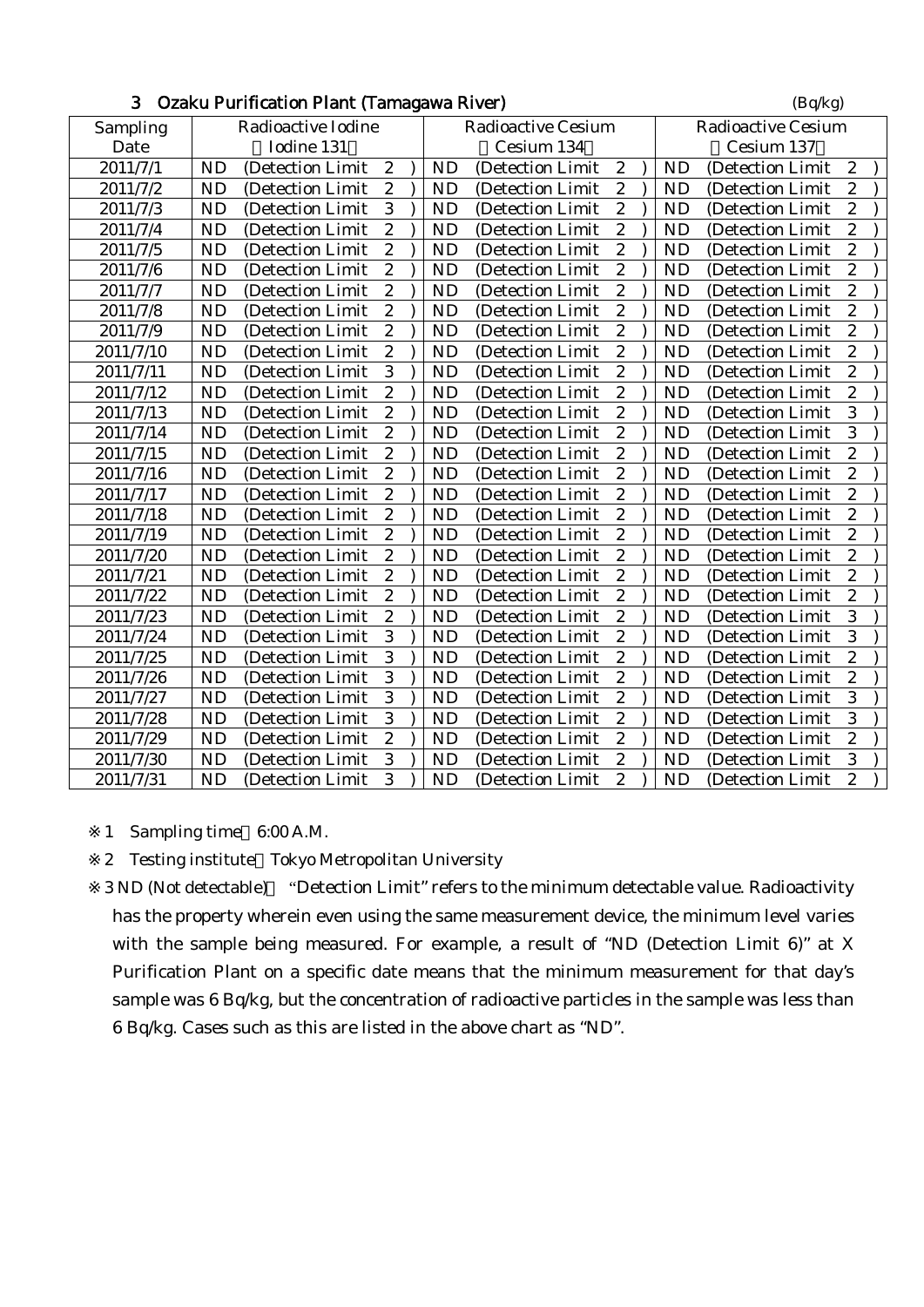| 4         | - Higashi-murayama Purification Piant-T (Arakawa River, Tamagawa River) |  |                           | (Bq/Kg)           |                           |  |                                                    |  |
|-----------|-------------------------------------------------------------------------|--|---------------------------|-------------------|---------------------------|--|----------------------------------------------------|--|
| Sampling  | Radioactive Iodine                                                      |  | <b>Radioactive Cesium</b> |                   | <b>Radioactive Cesium</b> |  |                                                    |  |
| Date      | Iodine 131                                                              |  | Cesium 134                |                   | Cesium 137                |  |                                                    |  |
| 2011/7/1  | $\boldsymbol{2}$<br><b>ND</b><br>(Detection Limit                       |  | <b>ND</b>                 | (Detection Limit  | $\boldsymbol{2}$          |  | $\boldsymbol{2}$<br><b>ND</b><br>(Detection Limit  |  |
| 2011/7/2  | $\boldsymbol{2}$<br><b>ND</b><br>(Detection Limit                       |  | <b>ND</b>                 | (Detection Limit  | $\boldsymbol{2}$          |  | $\boldsymbol{2}$<br><b>ND</b><br>(Detection Limit  |  |
| 2011/7/3  | $\boldsymbol{2}$<br><b>ND</b><br>(Detection Limit                       |  | <b>ND</b>                 | (Detection Limit  | $\boldsymbol{2}$          |  | $\boldsymbol{2}$<br><b>ND</b><br>(Detection Limit  |  |
| 2011/7/4  | $\boldsymbol{2}$<br><b>ND</b><br>(Detection Limit                       |  | <b>ND</b>                 | (Detection Limit  | $\boldsymbol{2}$          |  | $\boldsymbol{2}$<br><b>ND</b><br>(Detection Limit  |  |
| 2011/7/5  | $\boldsymbol{2}$<br><b>ND</b><br>(Detection Limit)                      |  | <b>ND</b>                 | (Detection Limit  | $\boldsymbol{2}$          |  | $\boldsymbol{2}$<br><b>ND</b><br>(Detection Limit  |  |
| 2011/7/6  | $\overline{c}$<br><b>ND</b><br>(Detection Limit                         |  | <b>ND</b>                 | (Detection Limit  | $\overline{c}$            |  | $\overline{c}$<br><b>ND</b><br>(Detection Limit    |  |
| 2011/7/7  | <b>ND</b><br>$\boldsymbol{2}$<br>(Detection Limit                       |  | <b>ND</b>                 | (Detection Limit  | $\sqrt{2}$                |  | $\boldsymbol{2}$<br><b>ND</b><br>(Detection Limit  |  |
| 2011/7/8  | $\overline{2}$<br><b>ND</b><br>(Detection Limit                         |  | <b>ND</b>                 | (Detection Limit  | $\overline{c}$            |  | $\overline{c}$<br><b>ND</b><br>(Detection Limit    |  |
| 2011/7/9  | $\overline{2}$<br><b>ND</b><br>(Detection Limit                         |  | <b>ND</b>                 | (Detection Limit  | $\overline{c}$            |  | $\overline{c}$<br><b>ND</b><br>(Detection Limit    |  |
| 2011/7/10 | $\boldsymbol{2}$<br><b>ND</b><br>(Detection Limit                       |  | <b>ND</b>                 | (Detection Limit  | $\overline{c}$            |  | $\boldsymbol{2}$<br><b>ND</b><br>(Detection Limit  |  |
| 2011/7/11 | $\boldsymbol{2}$<br><b>ND</b><br>(Detection Limit)                      |  | <b>ND</b>                 | (Detection Limit) | $\boldsymbol{2}$          |  | $\boldsymbol{2}$<br><b>ND</b><br>(Detection Limit) |  |
| 2011/7/12 | $\boldsymbol{2}$<br><b>ND</b><br>(Detection Limit                       |  | <b>ND</b>                 | (Detection Limit  | $\boldsymbol{2}$          |  | $\boldsymbol{2}$<br><b>ND</b><br>(Detection Limit  |  |
| 2011/7/13 | $\boldsymbol{2}$<br><b>ND</b><br>(Detection Limit                       |  | <b>ND</b>                 | (Detection Limit  | $\overline{c}$            |  | $\overline{c}$<br><b>ND</b><br>(Detection Limit    |  |
| 2011/7/14 | $\overline{c}$<br><b>ND</b><br>(Detection Limit                         |  | <b>ND</b>                 | (Detection Limit  | $\overline{c}$            |  | $\overline{c}$<br><b>ND</b><br>(Detection Limit    |  |
| 2011/7/15 | $\overline{2}$<br><b>ND</b><br>(Detection Limit                         |  | <b>ND</b>                 | (Detection Limit  | $\overline{c}$            |  | $\overline{2}$<br><b>ND</b><br>(Detection Limit)   |  |
| 2011/7/16 | $\boldsymbol{2}$<br><b>ND</b><br>(Detection Limit)                      |  | <b>ND</b>                 | (Detection Limit) | $\boldsymbol{2}$          |  | $\mathbf{2}$<br><b>ND</b><br>(Detection Limit)     |  |
| 2011/7/17 | $\boldsymbol{2}$<br><b>ND</b><br>(Detection Limit                       |  | <b>ND</b>                 | (Detection Limit  | $\boldsymbol{2}$          |  | 3<br><b>ND</b><br>(Detection Limit                 |  |
| 2011/7/18 | $\overline{c}$<br><b>ND</b><br>(Detection Limit                         |  | <b>ND</b>                 | (Detection Limit  | $\boldsymbol{2}$          |  | $\boldsymbol{2}$<br><b>ND</b><br>(Detection Limit  |  |
| 2011/7/19 | $\overline{c}$<br><b>ND</b><br>(Detection Limit                         |  | <b>ND</b>                 | (Detection Limit  | $\overline{c}$            |  | $\overline{c}$<br><b>ND</b><br>(Detection Limit    |  |
| 2011/7/20 | $\boldsymbol{2}$<br><b>ND</b><br>(Detection Limit                       |  | <b>ND</b>                 | (Detection Limit  | $\boldsymbol{2}$          |  | $\overline{c}$<br><b>ND</b><br>(Detection Limit    |  |
| 2011/7/21 | $\boldsymbol{2}$<br><b>ND</b><br>(Detection Limit                       |  | <b>ND</b>                 | (Detection Limit  | $\boldsymbol{2}$          |  | $\boldsymbol{2}$<br><b>ND</b><br>(Detection Limit  |  |
| 2011/7/22 | $\overline{c}$<br><b>ND</b><br>(Detection Limit                         |  | <b>ND</b>                 | (Detection Limit  | $\overline{c}$            |  | $\overline{c}$<br><b>ND</b><br>(Detection Limit    |  |
| 2011/7/23 | $\overline{c}$<br><b>ND</b><br>(Detection Limit                         |  | <b>ND</b>                 | (Detection Limit  | $\boldsymbol{2}$          |  | $\boldsymbol{2}$<br><b>ND</b><br>(Detection Limit  |  |
| 2011/7/24 | $\boldsymbol{2}$<br><b>ND</b><br>(Detection Limit)                      |  | <b>ND</b>                 | (Detection Limit) | $\boldsymbol{2}$          |  | $\boldsymbol{2}$<br><b>ND</b><br>(Detection Limit) |  |
| 2011/7/25 | $\boldsymbol{2}$<br><b>ND</b><br>(Detection Limit                       |  | <b>ND</b>                 | (Detection Limit  | $\boldsymbol{2}$          |  | $\overline{c}$<br><b>ND</b><br>(Detection Limit    |  |
| 2011/7/26 | <b>ND</b><br>$\boldsymbol{2}$<br>(Detection Limit                       |  | <b>ND</b>                 | (Detection Limit  | $\boldsymbol{2}$          |  | $\boldsymbol{2}$<br><b>ND</b><br>(Detection Limit  |  |
| 2011/7/27 | $\overline{2}$<br><b>ND</b><br>(Detection Limit                         |  | <b>ND</b>                 | (Detection Limit  | $\overline{2}$            |  | $\overline{c}$<br><b>ND</b><br>(Detection Limit    |  |
| 2011/7/28 | $\overline{c}$<br><b>ND</b><br>(Detection Limit                         |  | <b>ND</b>                 | (Detection Limit  | $\overline{2}$            |  | $\overline{c}$<br><b>ND</b><br>(Detection Limit    |  |
| 2011/7/29 | $\overline{c}$<br><b>ND</b><br>(Detection Limit)                        |  | <b>ND</b>                 | (Detection Limit  | $\boldsymbol{2}$          |  | 3<br><b>ND</b><br>(Detection Limit                 |  |
| 2011/7/30 | $\boldsymbol{2}$<br><b>ND</b><br>(Detection Limit                       |  | <b>ND</b>                 | (Detection Limit  | $\boldsymbol{2}$          |  | 3<br><b>ND</b><br>(Detection Limit                 |  |
| 2011/7/31 | <b>ND</b><br>$\boldsymbol{2}$<br>(Detection Limit)                      |  | <b>ND</b>                 | (Detection Limit  | $\boldsymbol{2}$          |  | 3<br><b>ND</b><br>(Detection Limit)                |  |

## 4 Higashi-murayama Durification Plant-1 (Arakawa Piyer, Tamagawa Piyer) (Bq/kg)

1 Sampling time 6:00 A.M.

2 Testing institute Tokyo Metropolitan University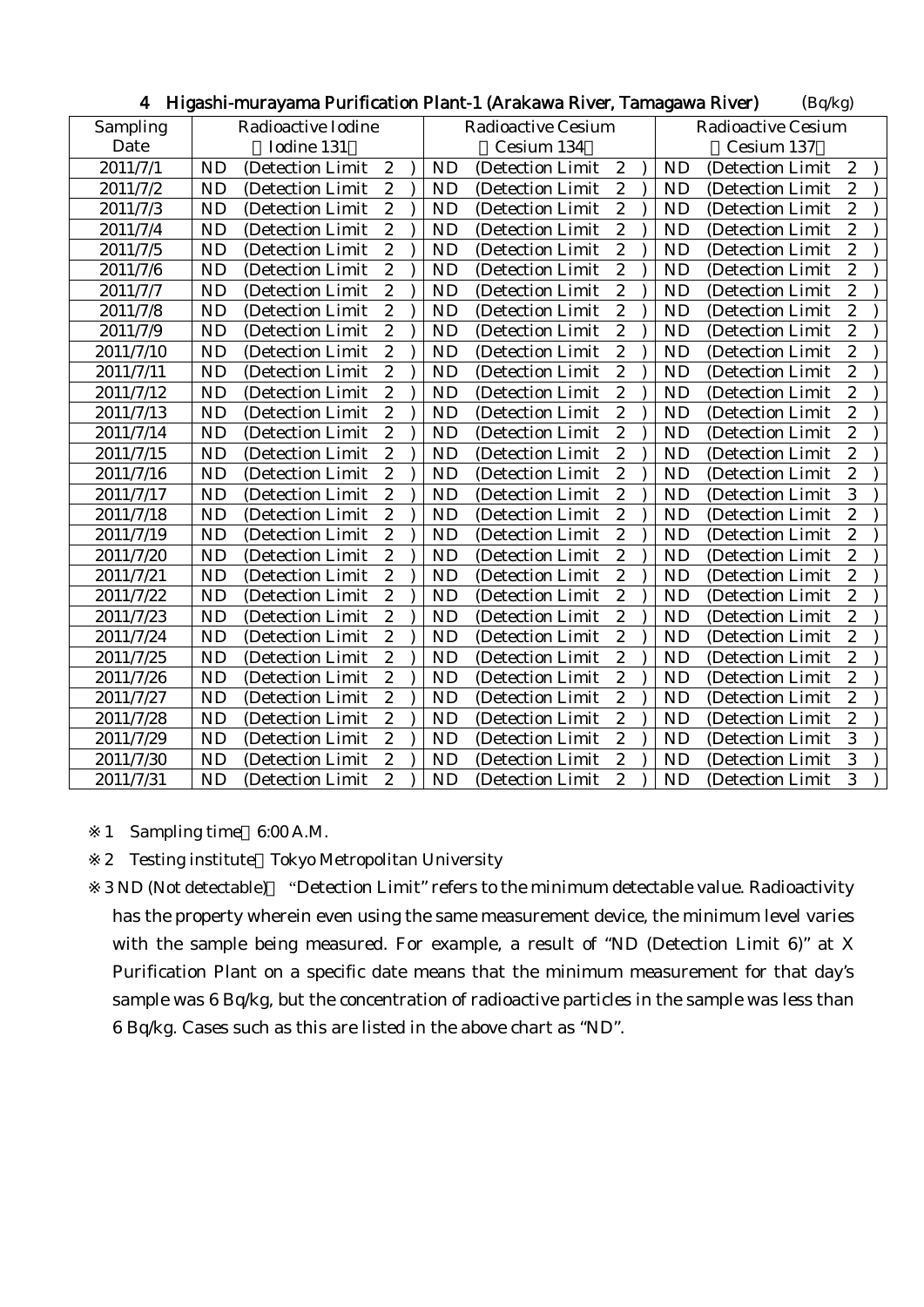|           | 5 Higashi-murayama Purification Plant-2 (Tamagawa River) |  |                           |                           | (Bq/kg)          |  |                                                    |  |
|-----------|----------------------------------------------------------|--|---------------------------|---------------------------|------------------|--|----------------------------------------------------|--|
| Sampling  | Radioactive Iodine                                       |  | <b>Radioactive Cesium</b> | <b>Radioactive Cesium</b> |                  |  |                                                    |  |
| Date      | Iodine 131                                               |  |                           | Cesium 134                |                  |  | Cesium 137                                         |  |
| 2011/7/1  | $\boldsymbol{2}$<br><b>ND</b><br>(Detection Limit)       |  | <b>ND</b>                 | (Detection Limit)         | $\boldsymbol{2}$ |  | <b>ND</b><br>3<br>(Detection Limit                 |  |
| 2011/7/2  | $\boldsymbol{2}$<br><b>ND</b><br>(Detection Limit        |  | <b>ND</b>                 | (Detection Limit          | $\boldsymbol{2}$ |  | $\overline{c}$<br><b>ND</b><br>(Detection Limit    |  |
| 2011/7/3  | $\boldsymbol{2}$<br><b>ND</b><br>(Detection Limit        |  | <b>ND</b>                 | (Detection Limit          | $\boldsymbol{2}$ |  | $\overline{c}$<br><b>ND</b><br>(Detection Limit    |  |
| 2011/7/4  | <b>ND</b><br>$\boldsymbol{2}$<br>(Detection Limit        |  | <b>ND</b>                 | (Detection Limit          | $\boldsymbol{2}$ |  | $\boldsymbol{2}$<br><b>ND</b><br>(Detection Limit  |  |
| 2011/7/5  | $\overline{c}$<br><b>ND</b><br>(Detection Limit          |  | <b>ND</b>                 | (Detection Limit          | $\boldsymbol{2}$ |  | $\overline{c}$<br><b>ND</b><br>(Detection Limit    |  |
| 2011/7/6  | $\overline{c}$<br><b>ND</b><br>(Detection Limit)         |  | <b>ND</b>                 | (Detection Limit          | $\overline{2}$   |  | $\overline{c}$<br><b>ND</b><br>(Detection Limit    |  |
| 2011/7/7  | $\overline{c}$<br><b>ND</b><br>(Detection Limit)         |  | <b>ND</b>                 | (Detection Limit)         | $\boldsymbol{2}$ |  | $\boldsymbol{2}$<br><b>ND</b><br>(Detection Limit) |  |
| 2011/7/8  | $\boldsymbol{2}$<br><b>ND</b><br>(Detection Limit)       |  | <b>ND</b>                 | (Detection Limit          | $\overline{c}$   |  | 3<br><b>ND</b><br>(Detection Limit)                |  |
| 2011/7/9  | $\boldsymbol{2}$<br><b>ND</b><br>(Detection Limit)       |  | <b>ND</b>                 | (Detection Limit          | $\overline{c}$   |  | $\overline{c}$<br><b>ND</b><br>(Detection Limit    |  |
| 2011/7/10 | <b>ND</b><br>$\boldsymbol{2}$<br>(Detection Limit        |  | <b>ND</b>                 | (Detection Limit          | $\boldsymbol{2}$ |  | $\overline{c}$<br><b>ND</b><br>(Detection Limit    |  |
| 2011/7/11 | $\overline{c}$<br><b>ND</b><br>(Detection Limit)         |  | ND                        | (Detection Limit          | $\overline{c}$   |  | 3<br><b>ND</b><br>(Detection Limit                 |  |
| 2011/7/12 | $\overline{c}$<br><b>ND</b><br>(Detection Limit          |  | ND                        | (Detection Limit          | $\overline{c}$   |  | $\overline{c}$<br><b>ND</b><br>(Detection Limit    |  |
| 2011/7/13 | $\overline{c}$<br><b>ND</b><br>(Detection Limit)         |  | <b>ND</b>                 | (Detection Limit          | $\overline{c}$   |  | $\overline{c}$<br><b>ND</b><br>(Detection Limit)   |  |
| 2011/7/14 | $\boldsymbol{2}$<br><b>ND</b><br>(Detection Limit        |  | <b>ND</b>                 | (Detection Limit          | $\boldsymbol{2}$ |  | 3<br><b>ND</b><br>(Detection Limit                 |  |
| 2011/7/15 | <b>ND</b><br>$\boldsymbol{2}$<br>(Detection Limit        |  | <b>ND</b>                 | (Detection Limit          | $\boldsymbol{2}$ |  | $\overline{c}$<br><b>ND</b><br>(Detection Limit    |  |
| 2011/7/16 | $\overline{c}$<br><b>ND</b><br>(Detection Limit          |  | <b>ND</b>                 | (Detection Limit          | $\boldsymbol{2}$ |  | $\overline{c}$<br><b>ND</b><br>(Detection Limit)   |  |
| 2011/7/17 | $\overline{2}$<br><b>ND</b><br>(Detection Limit          |  | <b>ND</b>                 | (Detection Limit          | $\overline{c}$   |  | $\overline{c}$<br><b>ND</b><br>(Detection Limit    |  |
| 2011/7/18 | $\overline{c}$<br><b>ND</b><br>(Detection Limit          |  | <b>ND</b>                 | (Detection Limit          | $\overline{c}$   |  | 3<br><b>ND</b><br>(Detection Limit                 |  |
| 2011/7/19 | $\boldsymbol{2}$<br><b>ND</b><br>(Detection Limit        |  | <b>ND</b>                 | (Detection Limit          | $\overline{c}$   |  | $\overline{c}$<br><b>ND</b><br>(Detection Limit    |  |
| 2011/7/20 | <b>ND</b><br>$\boldsymbol{2}$<br>(Detection Limit        |  | <b>ND</b>                 | (Detection Limit          | $\boldsymbol{2}$ |  | $\overline{c}$<br><b>ND</b><br>(Detection Limit    |  |
| 2011/7/21 | $\overline{c}$<br><b>ND</b><br>(Detection Limit          |  | <b>ND</b>                 | (Detection Limit          | $\boldsymbol{2}$ |  | $\overline{c}$<br><b>ND</b><br>(Detection Limit    |  |
| 2011/7/22 | $\overline{c}$<br><b>ND</b><br>(Detection Limit          |  | <b>ND</b>                 | (Detection Limit          | $\boldsymbol{2}$ |  | $\overline{c}$<br><b>ND</b><br>(Detection Limit    |  |
| 2011/7/23 | $\overline{c}$<br><b>ND</b><br>(Detection Limit          |  | <b>ND</b>                 | (Detection Limit)         | $\boldsymbol{2}$ |  | $\overline{c}$<br><b>ND</b><br>(Detection Limit    |  |
| 2011/7/24 | $\overline{c}$<br><b>ND</b><br>(Detection Limit          |  | <b>ND</b>                 | (Detection Limit          | $\overline{c}$   |  | $\overline{c}$<br><b>ND</b><br>(Detection Limit)   |  |
| 2011/7/25 | 3<br><b>ND</b><br>(Detection Limit                       |  | <b>ND</b>                 | (Detection Limit          | $\overline{c}$   |  | 3<br><b>ND</b><br>(Detection Limit                 |  |
| 2011/7/26 | <b>ND</b><br>$\boldsymbol{2}$<br>(Detection Limit        |  | <b>ND</b>                 | (Detection Limit          | $\boldsymbol{2}$ |  | $\overline{c}$<br><b>ND</b><br>(Detection Limit    |  |
| 2011/7/27 | $\overline{c}$<br><b>ND</b><br>(Detection Limit          |  | <b>ND</b>                 | (Detection Limit          | $\overline{c}$   |  | $\overline{c}$<br><b>ND</b><br>(Detection Limit    |  |
| 2011/7/28 | $\overline{2}$<br><b>ND</b><br>(Detection Limit          |  | <b>ND</b>                 | (Detection Limit          | $\overline{c}$   |  | $\overline{c}$<br><b>ND</b><br>(Detection Limit    |  |
| 2011/7/29 | $\overline{c}$<br><b>ND</b><br>(Detection Limit          |  | <b>ND</b>                 | (Detection Limit          | $\overline{c}$   |  | 3<br><b>ND</b><br>(Detection Limit                 |  |
| 2011/7/30 | $\boldsymbol{2}$<br><b>ND</b><br>(Detection Limit        |  | <b>ND</b>                 | (Detection Limit          | $\overline{c}$   |  | $\overline{c}$<br><b>ND</b><br>(Detection Limit    |  |
| 2011/7/31 | <b>ND</b><br>$\overline{2}$<br>(Detection Limit          |  | <b>ND</b>                 | (Detection Limit          | $\overline{2}$   |  | $\overline{2}$<br><b>ND</b><br>(Detection Limit    |  |

1 Sampling time 6:00 A.M.

2 Testing institute Tokyo Metropolitan University